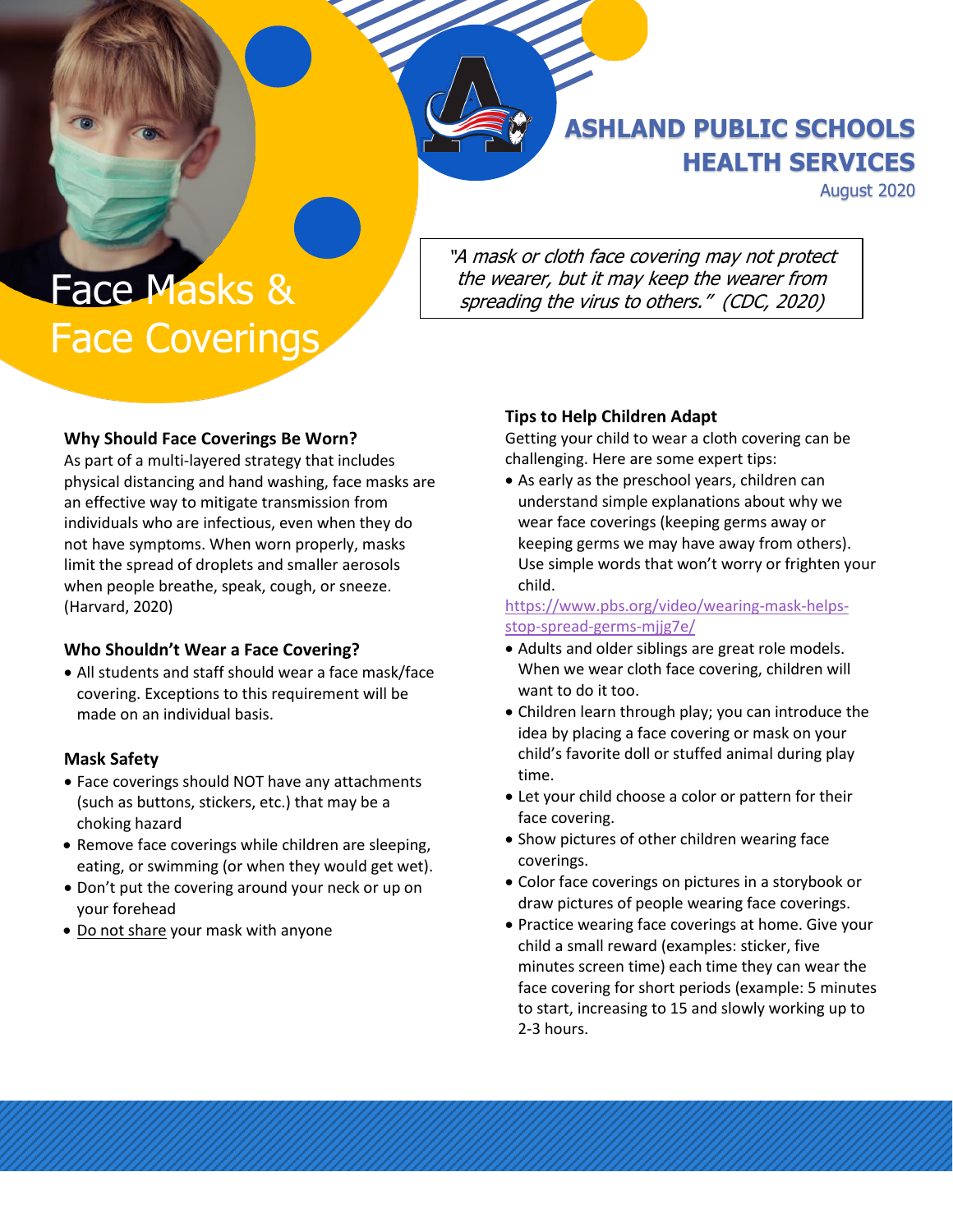### **How Do I Choose the Right Mask?**

Cloth masks may vary greatly in filtration efficiency and breathability, depending on the fabric and layering.

[https://www.nbcnews.com/shopping/wellness/face](https://www.nbcnews.com/shopping/wellness/face-masks-kids-how-buy-them-according-experts-n1231341)[masks-kids-how-buy-them-according-experts](https://www.nbcnews.com/shopping/wellness/face-masks-kids-how-buy-them-according-experts-n1231341)[n1231341](https://www.nbcnews.com/shopping/wellness/face-masks-kids-how-buy-them-according-experts-n1231341)

The World Health Organization recommends that masks be at least three layers thick, where the different layers serve to either limit the spread of droplets from the wearer's mouth or protect the mask from outside contamination and penetration.

More tightly woven materials, such as cotton fabrics with higher thread counts, are preferable, while elastic materials are not recommended due to the higher pore size and lower filtration efficiency. (Harvard, 2020) **For this reason, APS will not allow students or staff to wear neck gaiters, bandanas, or masks with exhalation valves.**

### How to make your own face mask: <https://www.youtube.com/watch?v=tPx1yqvJgf4>

\*\*Cloth face coverings are NOT surgical masks or N95 respirators. Currently, surgical masks and N95 respirators are critical supplies that should only be reserved for healthcare workers and other first responders.\*\*

## **Size and Fit**

- Face covering should fit snugly and comfortable
- Face covering should cover nose and mouth
- Multiple layers are best (preferably three layers)

## **Wear your Face Covering Correctly**

- Wash your hands before putting on your face covering
- Put it over your nose and mouth and secure it under your chin
- Pinch the metal nose piece, if your covering has one
- Try to fit it snugly against the sides of your face
- Make sure you can breathe easily

[https://www.cdc.gov/coronavirus/2019](https://www.cdc.gov/coronavirus/2019-ncov/prevent-getting-sick/how-to-wear-cloth-face-coverings.html) [ncov/prevent-getting-sick/how-to-wear-cloth-face](https://www.cdc.gov/coronavirus/2019-ncov/prevent-getting-sick/how-to-wear-cloth-face-coverings.html)[coverings.html](https://www.cdc.gov/coronavirus/2019-ncov/prevent-getting-sick/how-to-wear-cloth-face-coverings.html)

## **While Wearing Your Face Covering**

- Do not touch the front of the face mask. If you do, clean your hands and dry thoroughly.
- Avoid touching your face, as infection can still be introduced by touching your eyes or if you are not wearing your face mask correctly.
- Face masks should not be moved during use. This includes being pulled up or pulled down below your chin. If you need to remove your mask (for example, to eat) - remove it safely, dispose of it appropriately (or wash if a home-made facial covering or cloth mask) and clean your hands.
- Replace the face mask if it becomes damp, damaged, or soiled.

## **How to Take Off Your Cloth Face Covering**

- Clean your hands with soap and water or use hand sanitizer. Ensure your hands are dry
- Remove the face mask from behind (do not touch the front of the mask) by untying ties or removing loops and pull it away from your face. Be careful not to touch your eyes, nose, and mouth when removing your mask
- Fold outside corners together
- Clean, store or dispose of it appropriately
- Be careful not to touch your eyes, nose, and mouth when removing and wash hands immediately after removing.